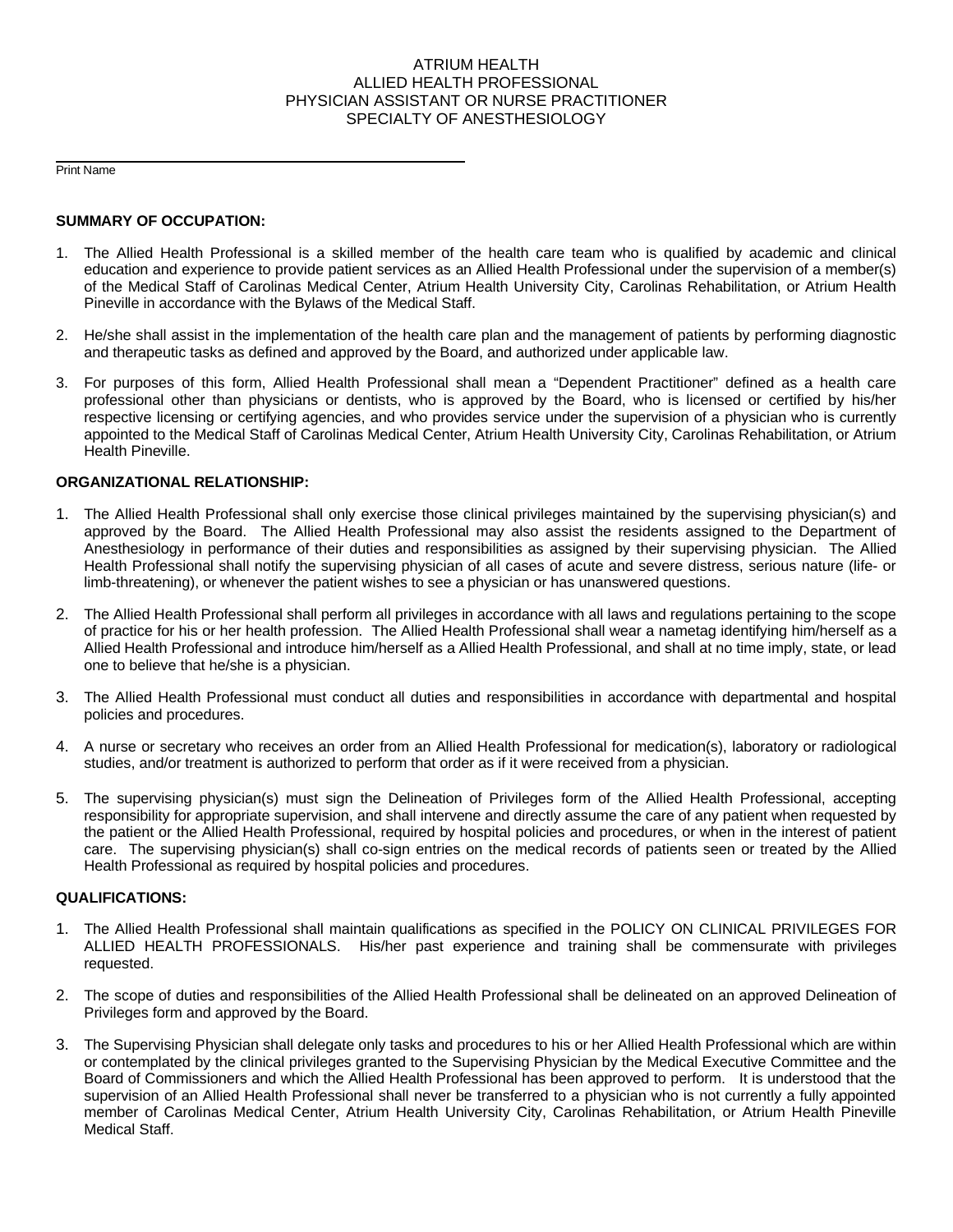Atrium Health Allied Health Professionals Physician Assistant or Nurse Practitioner Specialty of Anesthesiology Page 2

4. If the Medical Staff appointment or Clinical Privileges of the Sponsoring Physician are resigned, revoked or terminated, the Allied Health Professional's permission to practice shall automatically terminate and his or her clinical privileges shall be automatically relinquished.

## **SUPERVISION:**

Except where the Delineation of Privileges form provides for Personal Supervision or Proximate Supervision, General Supervision (as defined below) will be required for all tasks and procedures performed by the Allied Health Professional.

- 1. "General Supervision" shall mean the procedure is furnished under the supervising physician's overall direction and control, but the physician is not required to be present during the procedure. General Supervision requires the performance of tasks and procedures in a manner that is consistent with state law, the applicable standard of care, Medical Staff Bylaws and hospital policies and procedures, but does not require Personal Supervision or Proximate Supervision, as those terms are defined below.
- 2. "Proximate Supervision for these procedures" shall mean the physical presence of a sponsoring/supervising physician in the hospital, in close proximity and immediately available to furnish assistance and direction to the Allied Health Professional as needed.
- 3. "Personal Supervision" shall mean the physical presence of a sponsoring/supervising physician in the room with the Allied Health Professional during the performance of a procedure.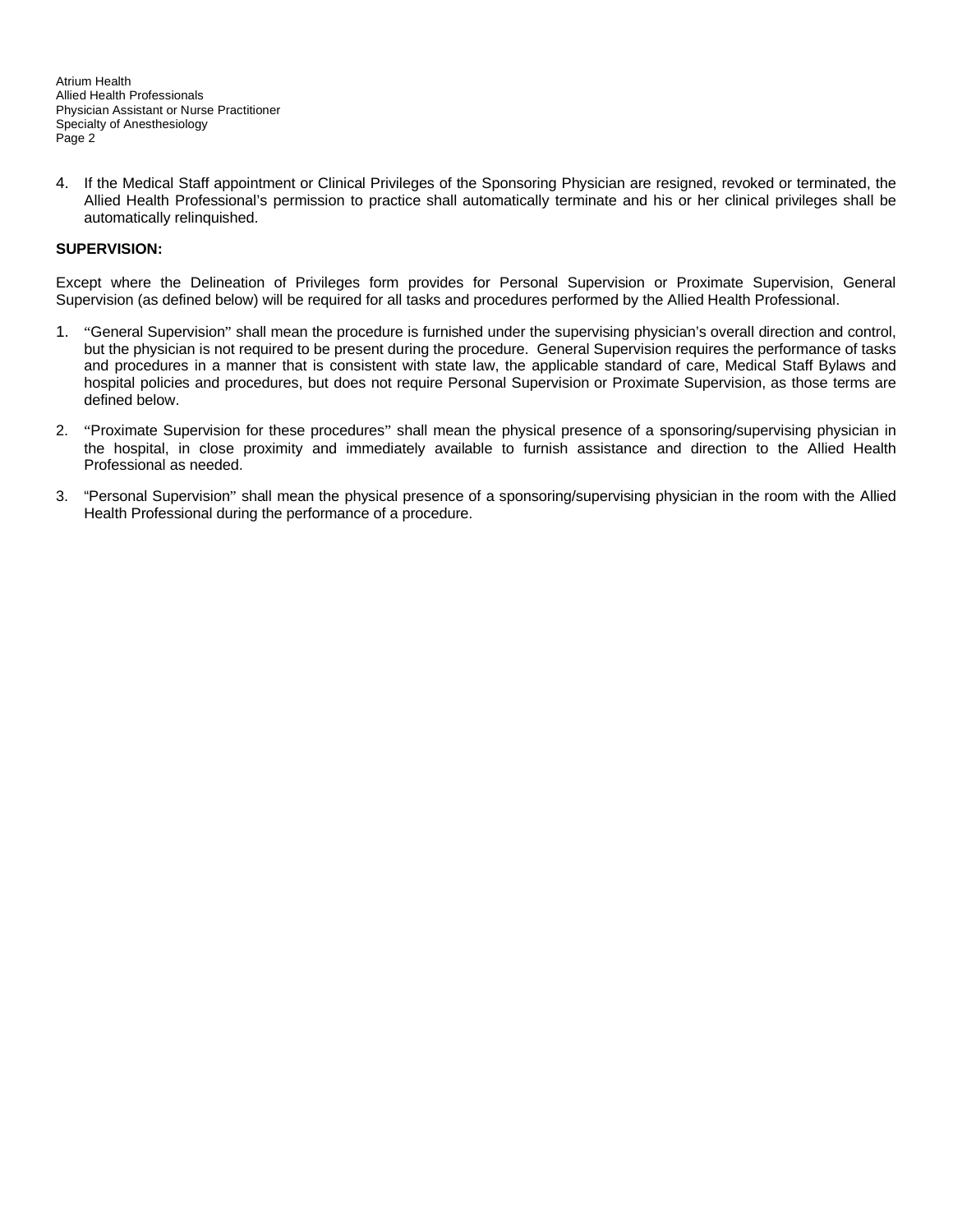## **ATRIUM HEALTH DELINEATION OF PRIVILEGES FORM ALLIED HEALTH PROFESSIONAL SPECIALTY OF ANESTHESIOLOGY**

Print Name

**Initial appointment** 

**Reappointment**

**Updated DOP/Sponsoring Physician Change**

# **NOTE: "CORE" privileges cannot be amended or altered in any way. \*SPECIAL PRIVILEGES (SEE QUALIFICATIONS AND/OR SPECIFIC CRITERIA)**

Allied Health Professionals must apply for "CORE" privileges in order to be eligible for special procedure clinical privileges at any facility within Atrium Health.

#### **\* SPECIAL PRIVILEGES WITH QUALIFICATIONS AND/OR SPECIFIC CRITERIA - PROVIDE THE NUMBER OF PROCEDURES PERFORMED WITHIN THE PAST TWO YEARS AND FACILITY WHERE THE PROCEDURES WERE PERFORMED.**

| <b>CMC</b> | <b>CHSP</b> | <b>CHSU</b> | <b>CR</b> | TELEMEDICINE PRIVILEGES FOR ALLIED HEALTH<br><b>PROFESSIONALS</b> |                                                                                                                                                                                                                                                                                                                                                                                                                                                                                                                                                                                                                                                                                                                   |  |  |
|------------|-------------|-------------|-----------|-------------------------------------------------------------------|-------------------------------------------------------------------------------------------------------------------------------------------------------------------------------------------------------------------------------------------------------------------------------------------------------------------------------------------------------------------------------------------------------------------------------------------------------------------------------------------------------------------------------------------------------------------------------------------------------------------------------------------------------------------------------------------------------------------|--|--|
|            |             |             | N/A       | AHP-ANS-3                                                         | Telemedicine privileges are defined as privileges for the use of electronic<br>communication or other communication technologies' to provide or support clinical<br>care at a distance. Telemedicine privileges shall include consulting, prescribing,<br>rendering a diagnosis or otherwise providing clinical treatment to a patient using<br>telemedicine in accordance with all laws, regulations, hospital guidelines and the<br>Bylaws of the Medical and Dental Staff. The Supervising Physician shall remain<br>responsible for all clinical activity of the Allied Health Professional.<br>PLEASE NOTE: Telemedicine activities require prior approval from the Facility<br>Medical Executive Committee. |  |  |

| <b>CMC</b> | <b>CHSP</b> | <b>CHSU</b> | <b>CR</b> |           | ANESTHESIOLOGY CORE CLINICAL PRIVILEGES                                                                                                                                                                                                                                                                                                                                                                |  |  |
|------------|-------------|-------------|-----------|-----------|--------------------------------------------------------------------------------------------------------------------------------------------------------------------------------------------------------------------------------------------------------------------------------------------------------------------------------------------------------------------------------------------------------|--|--|
|            |             |             |           | AHP-ANS-1 | Administration of specific type's of anesthesia for assigned cases as<br>directed by supervising physician; pre-anesthesia evaluation and<br>preparation; assess, stabilize and determine the disposition of patients<br>with emergent conditions. The Allied Health Professional may not admit  <br>patients to the hospital but may initiate/place orders on behalf of the<br>supervising physician. |  |  |

The Allied Health Professional may, in consultation with the supervising physician, perform the following duties: the collection and record of data for consultation; perform or assist with therapeutic procedures and tests routinely accepted, within the practice of the supervising physician; provide patient teaching, counseling and instructions as appropriate, and interpretation of physician orders to patient/family; monitor patient status before, during, and after anesthesia is administered; initiate referral to appropriate physician; order other therapies when indicated; obtain and record medical/social history; and write discharge summaries.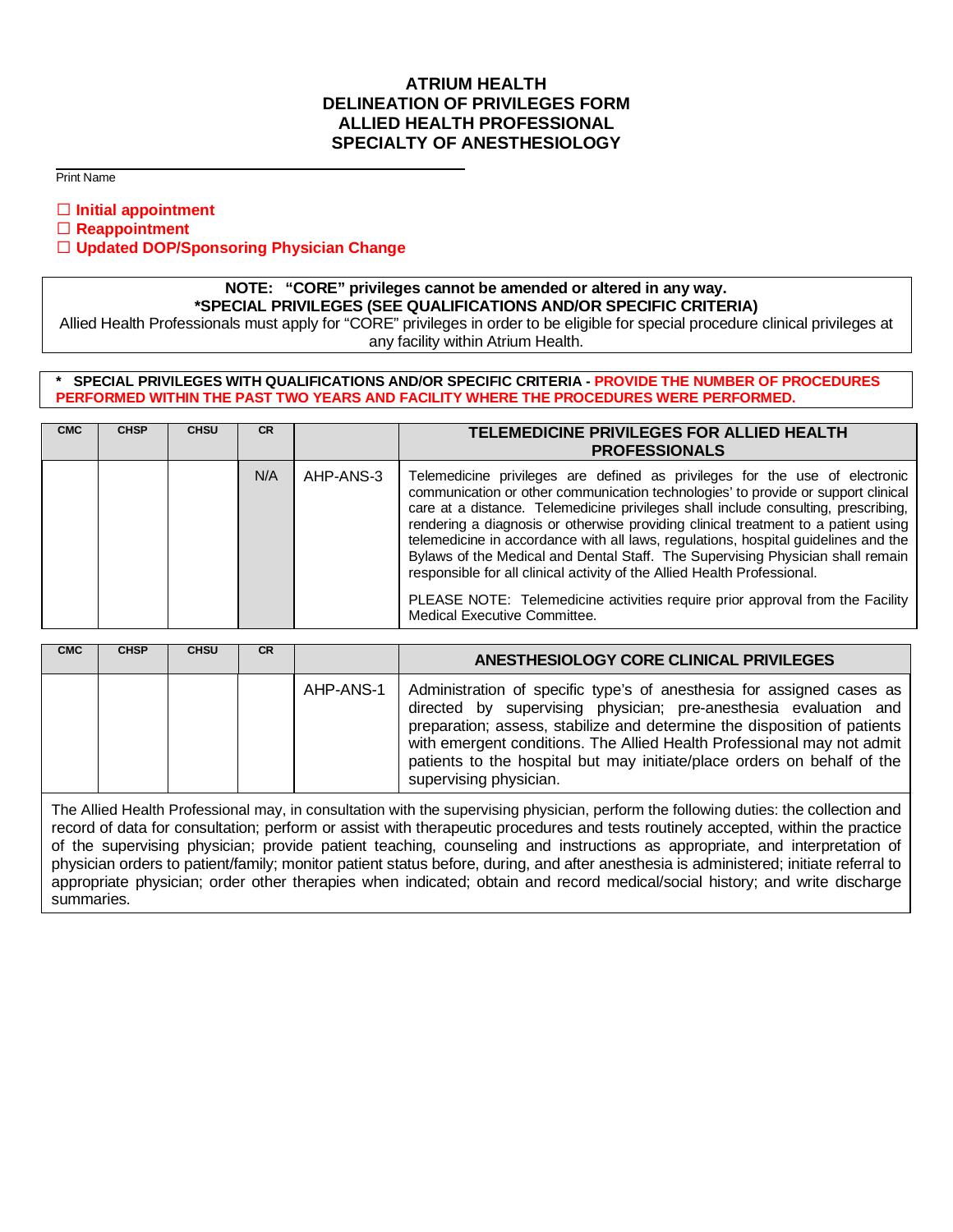Atrium Health Allied Health Professionals Physician Assistant or Nurse Practitioner Specialty of Anesthesiology Page 4

Print Name

| <b>CMC</b> | <b>CHSP</b> | <b>CHSU</b> | <b>CR</b> |               | SPECIAL PROCEDURES RELATED TO ANESTHESIOLOGY                     |                                                    |                                                                             |          |
|------------|-------------|-------------|-----------|---------------|------------------------------------------------------------------|----------------------------------------------------|-----------------------------------------------------------------------------|----------|
|            |             |             |           |               | <b>**PROXIMATE SUPERVISION REQUIRED</b>                          | <b>Minimum</b><br><b>Number</b><br><b>Required</b> | <b>Number</b><br>Performed<br><b>Within The</b><br>Past 24<br><b>Months</b> | Location |
|            |             |             |           | AHP-ANS-2(a)  | Trigger point injections                                         | 10                                                 |                                                                             |          |
|            |             |             |           | AHP-ANS-2 (b) | Reprogramming spinal cord<br>and peripheral nerve<br>stimulators | 10                                                 |                                                                             |          |

## **\* REQUIRED PREVIOUS EXPERIENCE:**

- 1. Applicants must present evidence of appropriate training; **AND**
- 2. Demonstrated current competence and evidence of performance within the past twenty-four (24) months of at least the "minimum number performed" as indicated above.

## **CRITERIA FOR MAINTENANCE OF PRIVILEGES:**

The Practitioner must provide documentation of current competence and performance of a minimum of ten (10) representative samples of the (AHP-ANS-2) special procedures over a twenty-four month period based on results of ongoing professional practice evaluation and outcomes to be eligible to reapply for the special procedures. This will be reviewed at the time of reappointment. Practitioner who would like to continue hold any special privileges (AHP-ANS-2) but are unable to document the minimal number of ten (10) representative samples will be requested to voluntarily withdraw their request for such privileges.